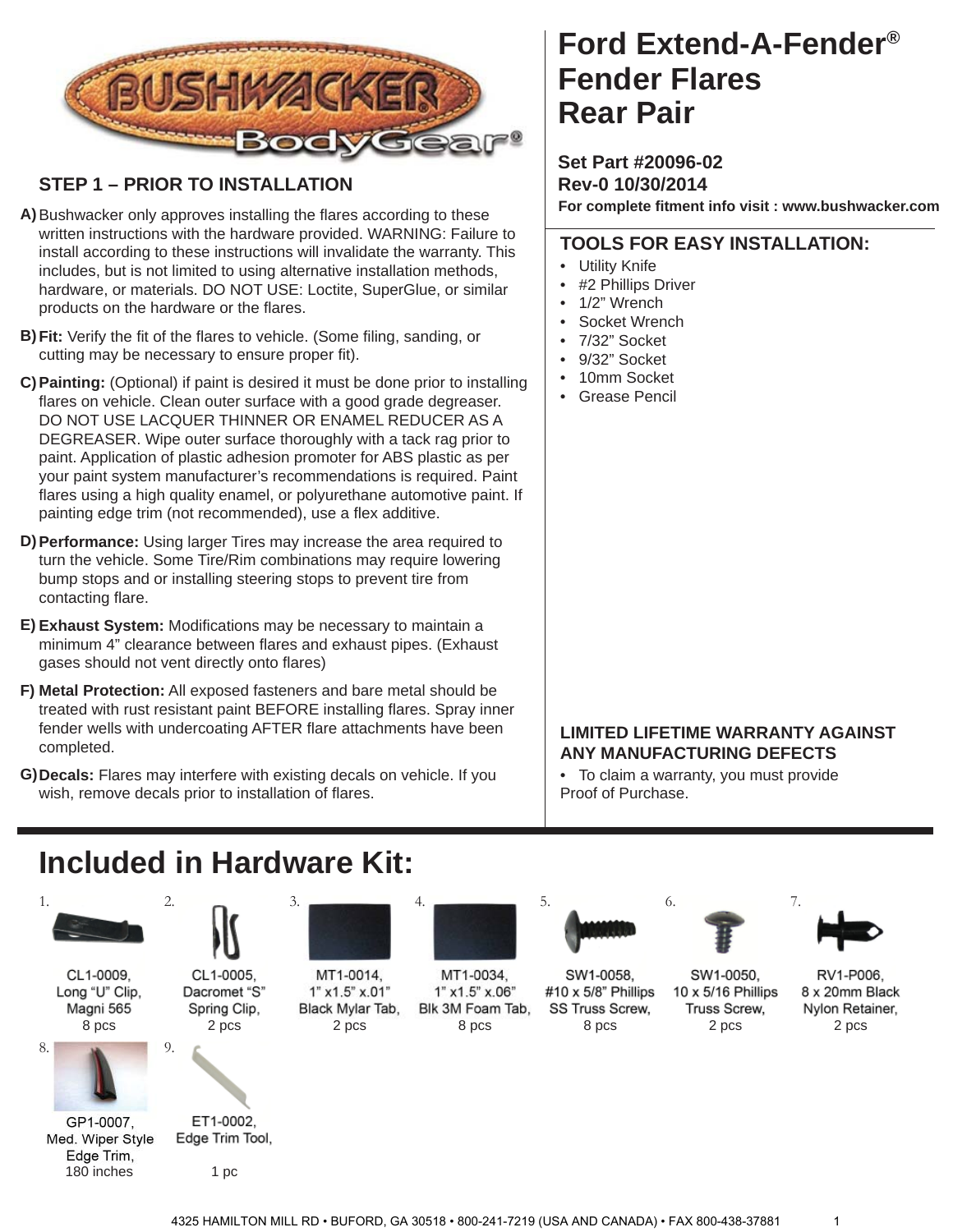# **Component List:**



### **STEP 2 - EDGE TRIM INSTALLATION**

A. Peel two to three inches of red vinyl backing away from Edge Trim (GP1-0007) tape. Applying the adhesive side of the edge trim to the inner side of the flare, affix the edge trim to the top edge of the flare (the portion that comes in contact with the vehicle).

B. Press edge trim into place along the top edge of the flare in one-foot increments, pulling red vinyl backing free as you continue to work your way around the top edge of the flare.



### **Rear Flare Installation Procedures (Passenger's Side):**



Remove factory fastener from rear of wheel well. Hold flare to vehicle a<br>Thoroughly clean the vehicle sheet metal and inner with a grease pencil. Thoroughly clean the vehicle sheet metal and inner flange prior to installation.



Hold flare to vehicle and mark five flare hole locations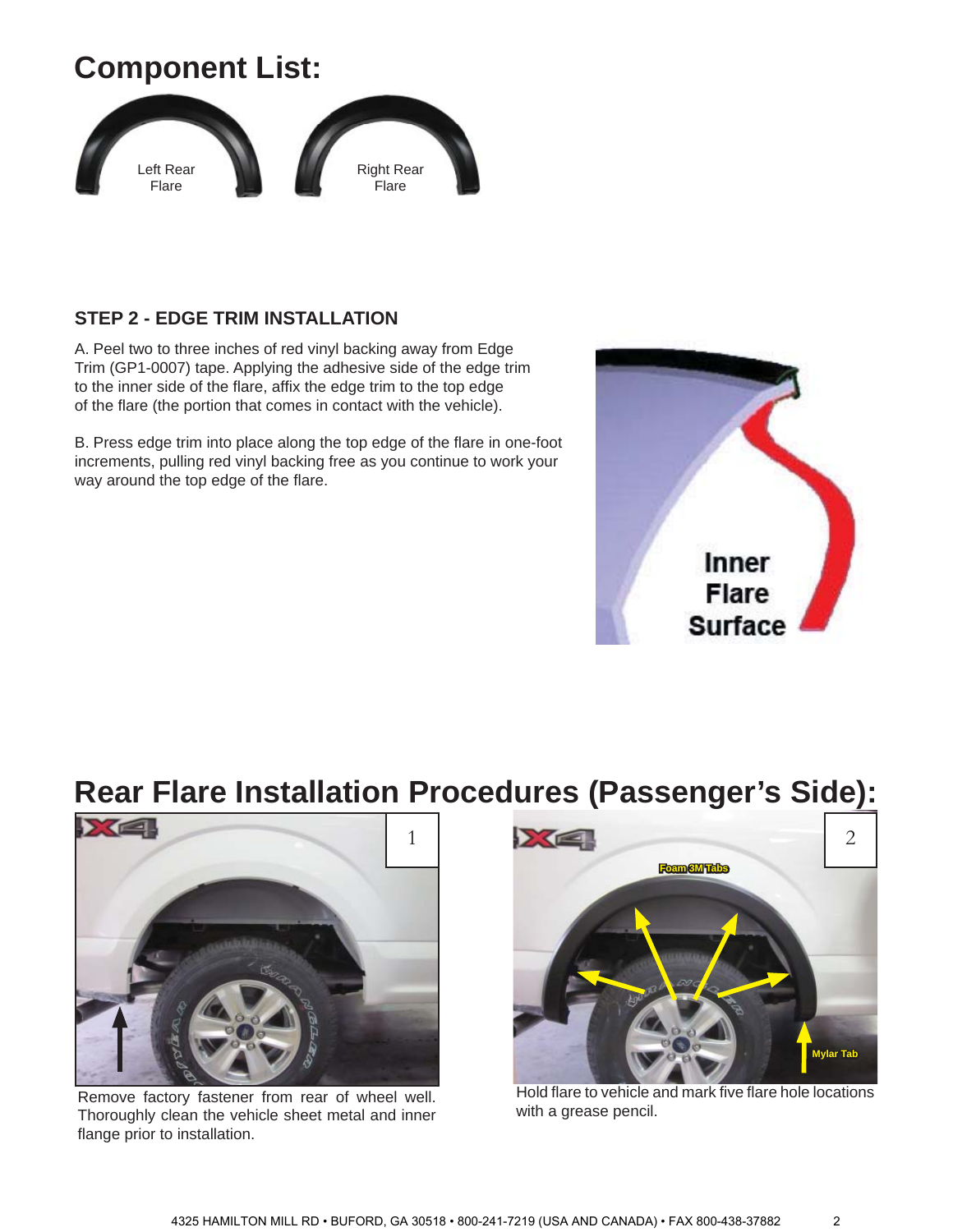

Wrap a Foam Tab (MT1-0034) around the wheel well sheet metal, centered over each of the upper four marks made in Step 2. Place a Mylar Tab (MT1- 0014) at the mark made on the lower front of the wheel well.



Install a Clip (CL1-0009) over each of the four Tabs (MT1-0034) placed over the upper 4 marks made in Step 3.



Tab locations



Install a supplied "S" clip (CL1-0005) over the mylar tab installed at the lower front of the rear wheel well.



While holding flare to vehicle, start supplied screws (SW1-0058) through the four topmost mounting holes in flare and into the clips installed in Step 5.



Start a supplied screw (SW1-0050) through the flare into the clip installed in Step 6. Tighten all screws.